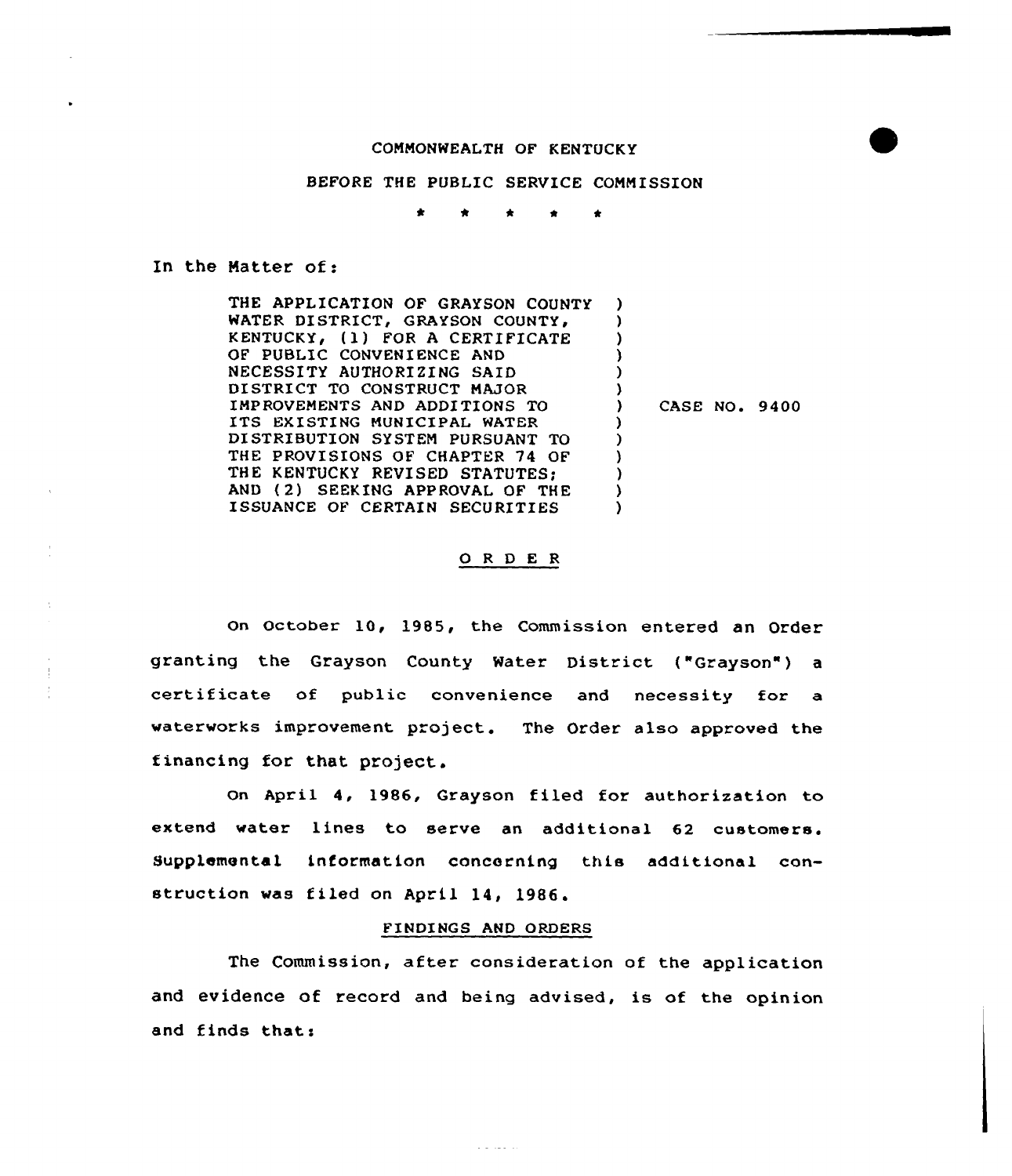1. Public convenience and necessity require that the additional construction proposed in the supplemental information be performed and that a certificate of public convenience and necessity be granted.

2. The financing plan for the supplemental work consisting of \$102,215 in previously approved funds, and \$ 7,750 in additional service connection fees should be approved.

3. The Commission's Order entered October 10, 1985, should be affirmed in all other respects.

IT IS THEREFORE ORDERED that:

l. Grayson be and it hereby is granted <sup>a</sup> certificate of public convenience and necessity to proceed with the construction as set forth in the supplemental information herein approved.

2. The financing plan for the proposed construction be and it hereby is approved.

3. The Commission's order entered October 10, 1985, be and it hereby is affirmed in all other respects.